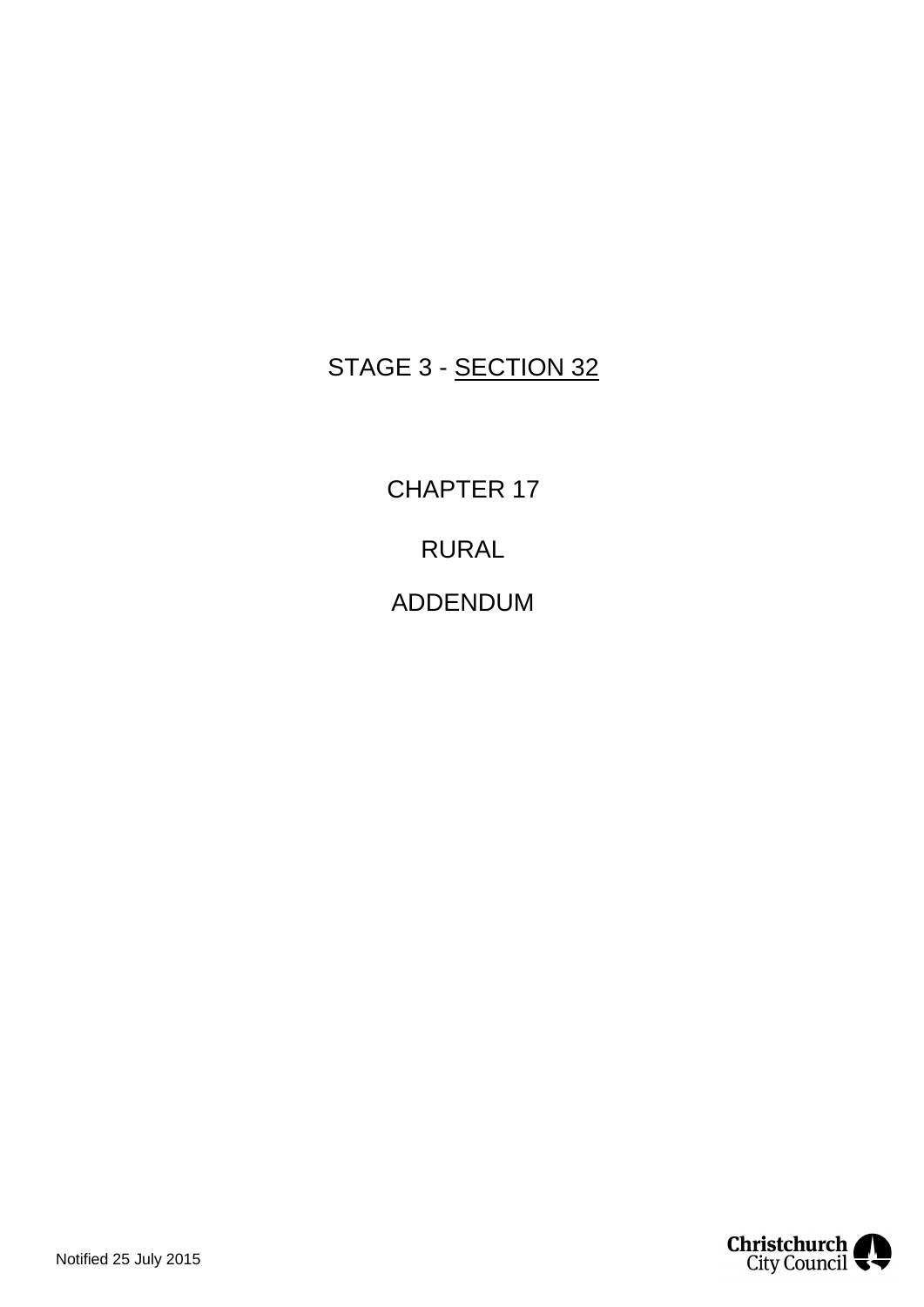# **Section 32 Report Addendum (July 2015) Chapter 17 Rural**

# **Appendix 11: Assessment of Stage 3 provisions (Built Form Standards) relating to Rural Banks Peninsula Zone**

## **1.0 Introduction**

The Stage 3 notification includes Chapter 9 Natural and Cultural Heritage and Chapter 19 Coastal Environment. The Rural Chapter contains provisions that rely upon the policy framework and the identification of features or values contained within these chapters. In particular this relates to the Rural Banks Peninsula Zone and its identification as a significant landscape through Chapter 9.

The provisions relating to the significant landscape values of Banks Peninsula are assessed in the Chapter 19 section 32 report with appendices containing the technical assessment identifying landscape values and the methods to retain these values. These section 32 reports should be referred to for the detailed analysis and assessment.

This addendum should be read together with the Section 32 Report - Chapter 17 Rural notified as part of the Stage 2 proposals.

## **2.0 Rural Banks Peninsula Zone**

The majority of Rural Banks Peninsula has been identified as a significant landscape (previously rural amenity landscape). The remainder is identified as either an Outstanding Natural Landscape, Area of Outstanding Natural Character in the Coastal Environment, or Area of at least High Natural Character in the Coastal Environment. These values have been identified through Chapter 9. Rural land use on Banks Peninsula is integral to and supportive of retention of the significant landscape values.

The approach of the operative Banks Peninsula District Plan integrates the significant landscape values into the rural zone with the rules contained in the rural chapter. The landscape values have had an influence on some activities, site size and built form standards. These all influence the rural character of Banks Peninsula. This approach is effective and is to be continued in the Replacement District Plan.

To recognise the significant landscape values additional built form standards are necessary to manage effects on them, the retention of rural character and the relationship of the built form with outstanding natural landscapes. These additional provisions include:

- Building reflectivity
- Identified important ridgelines with rules requiring separation from these identified ridgelines (as identified on the planning maps)
- Landscape buffer rules require separation from edge of any Outstanding Natural Landscape, Area of Outstanding Natural Character in the Coastal Environment, or Area of at least High Natural Character in the Coastal **Environment**
- Assessment matters relating to these provisions

## **3.0 Assessment of additional built form provisions**

The following provides additional assessment as part of section 5.5 from the main Section 32 Report for the provisions relating to Rural Banks Peninsula Zone which are part of the package of provisions in the Rural Chapter relating to retention of rural character and the

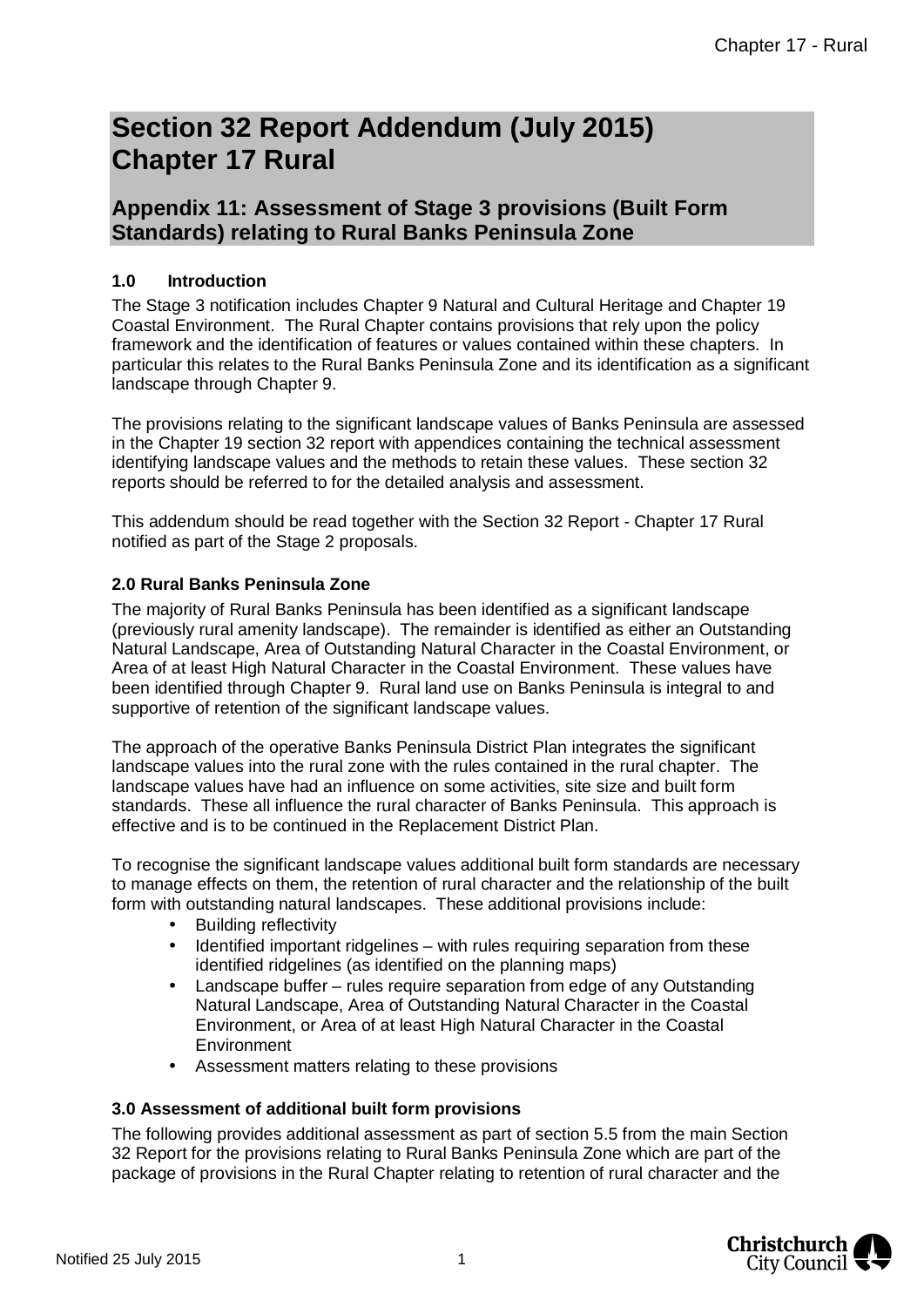special values of Banks Peninsula. The parts relating to the Stage 2 notification have been greyed out with the relevant headings and any new additions relating to the provisions in Stage 3 contained in black.

## **5.5 RETENTION OF RURAL CHARACTER AND AMENITY VALUES THROUGH BUILT FORM STANDARDS**

- **a. Policy 17.1.1.1 Rural activities**
- **b. Policy 17.1.1.2 General elements of rural character and amenity**
- **c. Policy 17.1.1.3 Function of rural areas**
- **d. Policy 17.1.1.4 Scale and intensity of rural related activities**
- **e. Policy 17.1.1.5 Density and distribution of rural dwellings**
- **f. Policy 17.1.1.6 Rural Banks Peninsula**
- **g. Rural Banks Peninsula Zone Permitted activities, Activity Specific Standards and Built Form Standards**
- **h. Rural Urban Fringe Zone Permitted activities, Activity Specific Standards and Built Form Standards**
- **i. Rural Waimakariri Zone Permitted activities, Activity Specific Standards and Built Form Standards**
- **j. Rural Port Hills Zone Permitted activities, Activity Specific Standards and Built Form Standards**
- **k. Rural Quarry Zone Permitted activities, Activity Specific Standards and Built Form Standards**
- **l. Rural Templeton Zone Permitted activities, Activity Specific Standards and Built Form Standards**
- **m. Rules that manage non-rural activities and residential activities in all zones**

## **5.5.1 Identification of Options**

- a. The CRPS provides some high level policy direction on maintaining the character and amenity of rural areas through *Policy 5.3.12* in relation to enabling tourism, employment and recreational activities consistent with rural character and *Objective 6.2.1* in relation to land use and infrastructure framework for Greater Christchurch that maintains the character and amenity of rural areas and settlements. The District Plan policy approach must give effect to the CRPS as well as be the most appropriate way to achieve the proposed Rural Chapter objectives.
- b. Policy options for the District Plan can consider whether the direction under CRPS *Policy 5.3.12* and *Objective 6.2.1* needs to be expanded upon or needs to provide more detailed or localised guidance for the Christchurch and Banks Peninsula locations. Other options are whether to retain the existing set of policies (should they give appropriate effect to higher level objectives and policies) or whether a new or amended policy framework is more appropriate.
- c. Rural character is managed at different levels including: city wide, catchment/ neighbourhood and site. Rural character can be distinctly identified from urban character and management of rural character is one of the key aspects of establishing the range of activities and their form, scale and intensity. The existence of rural character also contributes to the desirability of some activities wanting a rural location - openness, low density of built form, dominance of the natural environment and a contrast to urban areas.

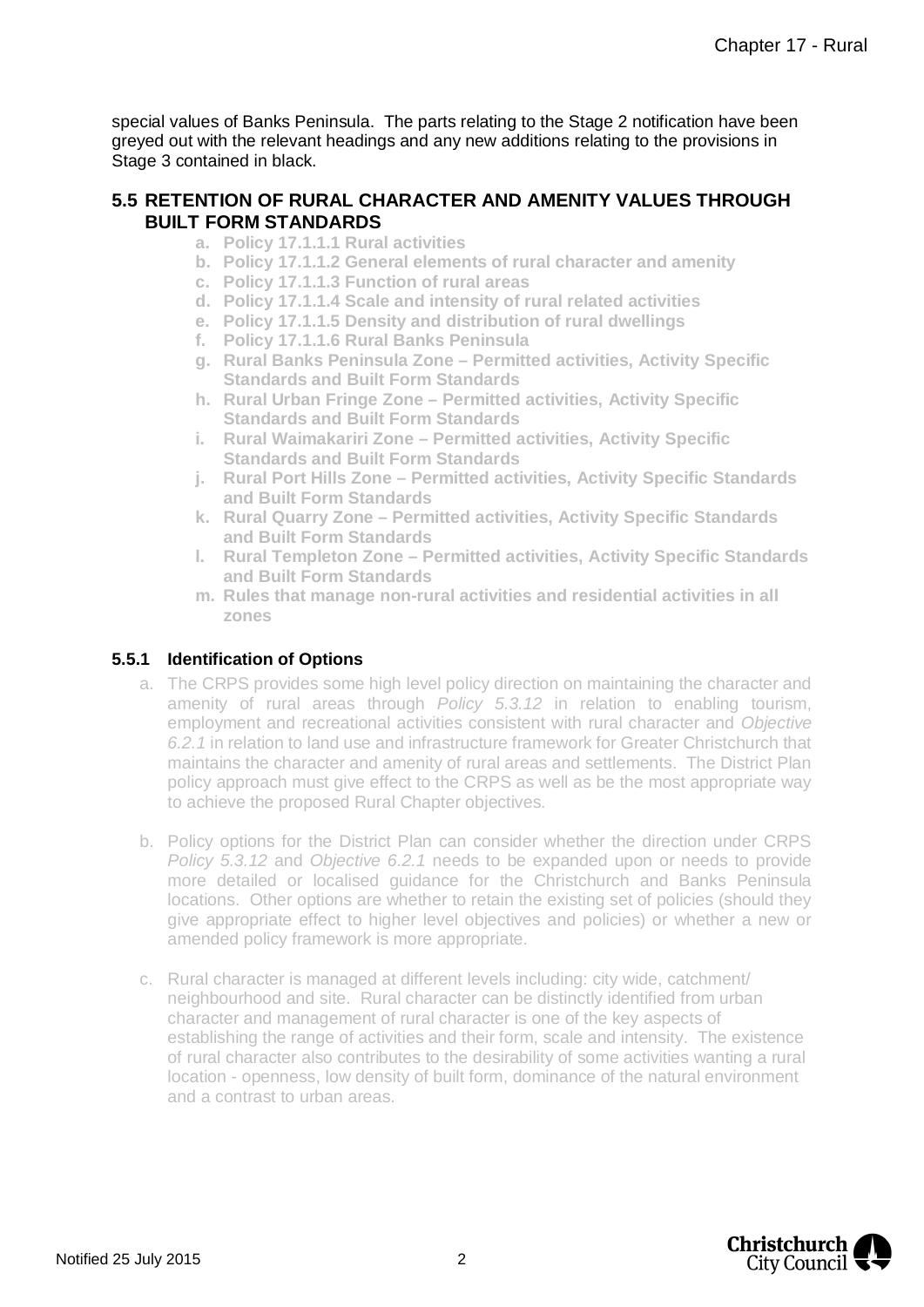- d. Options for retention of rural character and amenity values were considered in relation to density and the range of activities, which are key determinants of rural character, previously under section 5.1, managing rural dwellings in Greater Christchurch (section 5.2) and Banks Peninsula (section 5.4). Options include whether regulatory intervention through the district plan is appropriate to achieve the objectives and if so what level of intervention. Other methods may include, for example, non-regulatory incentives and design guidelines such as the Banks Peninsula Rural Landscape Guidelines.
- e. Generally within rural areas, rules relating to Built Form Standards are minimal focusing on maximum building height, site coverage and boundary setbacks. Additional standards may be imposed in areas with landscape values e.g. Banks Peninsula. The built form provisions relating to maintaining rural character have been reviewed and have been retained largely unchanged as no significant effectiveness and efficiency issues have been identified with the rules, with the exception of providing clarity within the policy framework around what rural character is and where it differs.
- f. Some standards currently in the City Plan are Critical Standards where noncompliance results in assessment as a non-complying activity. The activity status for non-compliance with Built Form Standards is being reduced to restricted discretionary, where Matters of Discretion can be specified.
- g. The Built Form Standards for Rural Banks Peninsula have been carried over from the Operative Plan as they are still considered appropriate to achieve the objective and obiectives in Chapter 9 Natural and Cultural Heritage. These standards were developed to integrate landscape values into the Built Form Standards, e.g. lower maximum height, which may be different to the rest of District. They also include additional rules related to the significant landscape values that have been identified for Banks Peninsula as part of Chapter 9. These include restricting buildings locating near important identified ridgelines and landscape buffers, and require reflectivity of buildings to be a certain value. The standards rely heavily upon landscape assessments (Banks Peninsula Landscape Study Final Report (May 2007), Boffa Miskell), particularly the significant landscapes, and additional analysis contained in the Chapter 9 Section 32 report. The Built Form Standards that apply to Rural Banks Peninsula are integrated with rural land use to retain the landscape values and are dependent on the assessments undertaken as part of Chapter 9 Natural and Cultural Heritage and the policy framework of that chapter. As a result of that policy framework it is necessary to retain the provisions to protect and manage landscape values.
- h. The only change proposed is to the road boundary setback to retain the rural character. The Operative Plan has set it at 7.5m which is not dissimilar to the Akaroa Hillslopes Zone in Banks Peninsula and is not considered to be appropriate to retain rural character in terms of the expectation of rural dwellings set back from the road. It is proposed that this is increased to 15m with provision for existing buildings within 15m to undertake additions and alterations.

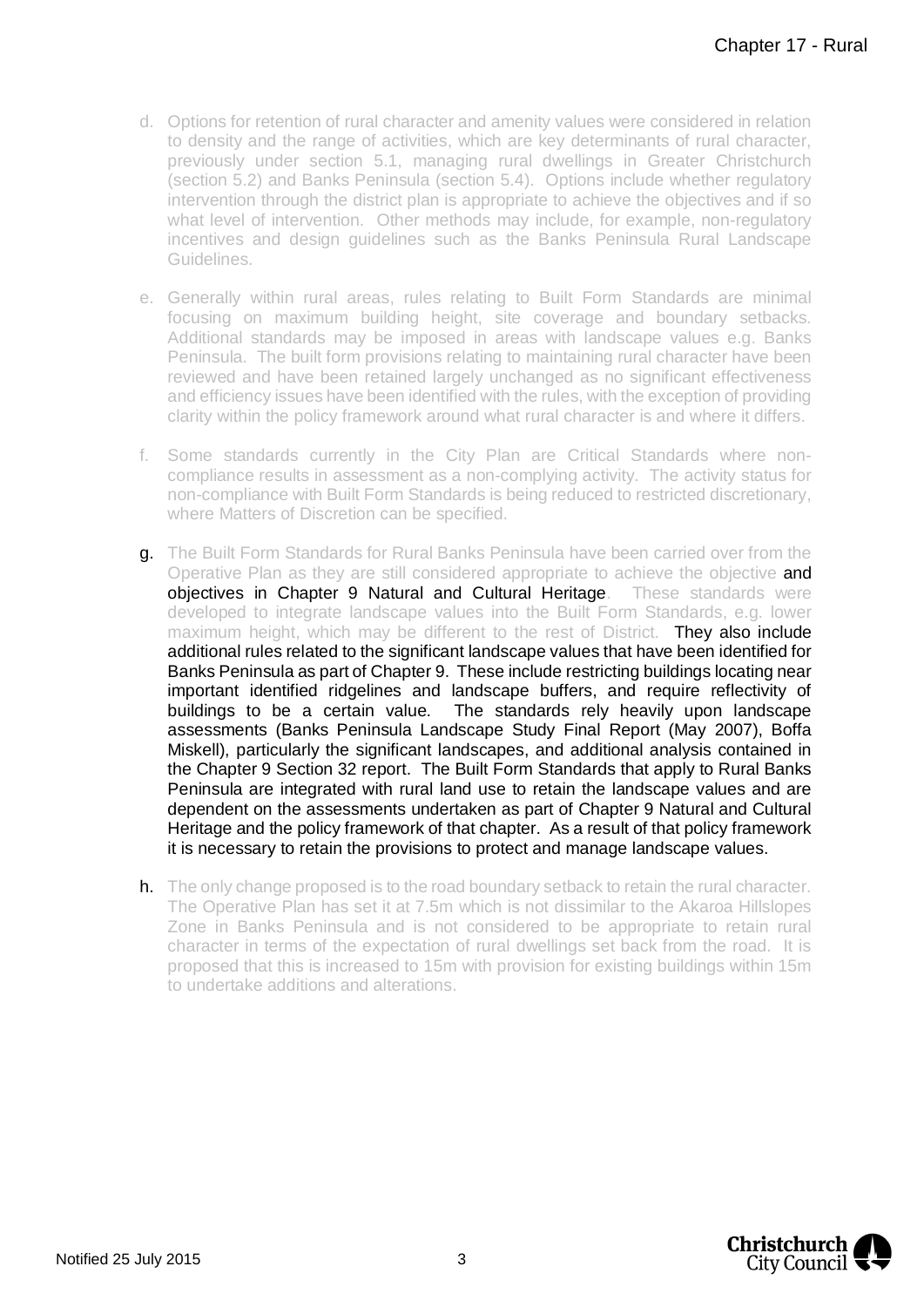## **5.5.2 Policy and Rule Evaluation**

# **PROVISIONS (POLICY, RULE, METHOD) MOST APPROPRIATE WAY TO ACHIEVE THE OBJECTIVES**

#### **Relevant objectives:**

*17.1.1. Objective - A productive and diverse rural environment*

*a. Christchurch District has a productive and diverse rural environment where:*

- *i. the range of activities supports and maintains the rural working environment, including the potential productive capacity of the land;*
- *ii. subdivision and development does not create reverse sensitivity effects on rural activities, strategic infrastructure, access to high quality gravel resources and natural hazard mitigation works; and*
- *iii. rural character is maintained and enhanced, including the distinctive character of Banks Peninsula and the Port Hills.*

#### *Chapter 9 Natural and Cultural Heritage*

#### *9.2.1.2 Objective - Significant features and Landscapes*

*a. The district's following significant landscapes are maintained and enhanced:*

*i. Banks Peninsula / Te Pātaka o Rākaihautū*

*ii. The Port Hills / Ngā Kohatu Whakarakarakao Tamatea Pōkai Whenua*

*iii. Christchurch Coast/ Te Tai o Mahaanui*

*b. The district's following significant features are maintained and enhanced:*

*i. West Melton / Ōkakea Dry Plains*

*ii. Heathcote River/ Ōpāwaho*

*iii. Ōtākaro / Avon River*

*iv. Waikākāriki / Horseshoe Lake*

*v. Styx River / Pūharakekenui*

*vi. Styx Mill Reserve*

*vii. Ōtūkaikino Creek*

| Provision(s) most appropriate                                                                                                                                                                                                                                                                                                                                                                                       | <b>Effectiveness and Efficiency</b>                                                                                                                                                                                                                                                                                                                                                             |
|---------------------------------------------------------------------------------------------------------------------------------------------------------------------------------------------------------------------------------------------------------------------------------------------------------------------------------------------------------------------------------------------------------------------|-------------------------------------------------------------------------------------------------------------------------------------------------------------------------------------------------------------------------------------------------------------------------------------------------------------------------------------------------------------------------------------------------|
| Option 2 (Strengthened policies and rules)                                                                                                                                                                                                                                                                                                                                                                          | <b>Effectiveness</b><br>$\mathbf 1$ .                                                                                                                                                                                                                                                                                                                                                           |
| Policies 17.1.1.1 Rural activities,<br>17.1.1.2 General elements of rural<br>character and amenity, and 17.1.1.3<br>Function of rural areas, 17.1.1.4 Scale<br>and intensity of rural related activities<br>and 17.1.1.6 Rural Banks Peninsula<br>outline the elements of rural character<br>generally and where there are additional<br>elements to be maintained. Activity<br>tables and Built Form Standards are | Policies<br>The proposed package of policies and supporting<br>rules are considered appropriate to ensure that<br>rural development is consistent with the context,<br>character and function of the rural area into<br>which it will be located. The majority of current<br>plan provisions have been carried over and<br>integrated into the new plan format with stronger<br>policy support. |
| applied along with minimum site size to<br>maintain the character and function of<br>each zone.<br>2. 17.1.1.5 Policy – Density and distribution<br>of rural dwellings provides support for<br>rural character in relation to rural                                                                                                                                                                                 | Policy 17.1.1.2 outlines the key characteristics<br>that contribute to rural character. This policy will<br>be effective in achieving the objective as it states<br>the character elements against which provisions<br>have been developed and resource consents will<br>be assessed. This improves on the Operative                                                                            |

Plan where there is no policy specifying the

elements of character.

dwellings.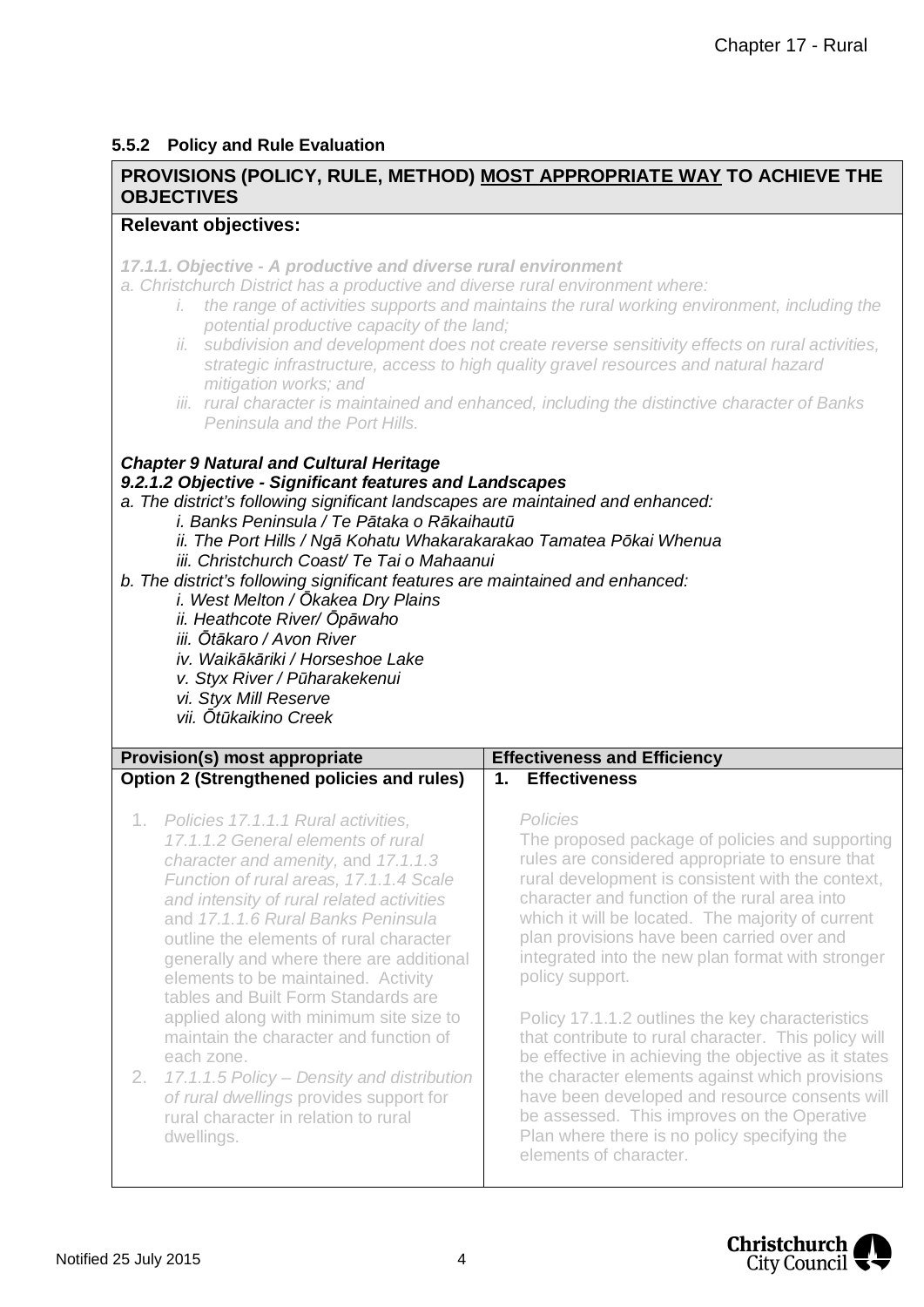- 3. The Built Form Standards have been carried through from the current plan provisions with some reduction in activity status for non-compliance. **Including** provisions to maintain the significant landscape values of Banks Peninsula.
- 4. The separation to the road boundary in Rural Banks Peninsula has been increased from 7.5m to 15m to provide a better outcome for rural character.

# **Zoning**

- a. Rural Urban Fringe Zone (currently Rural 2, 3, 7 and part of Rural 5)
- b. Rural Waimakariri (currently Rural 1, 4 and 6)
- c. Rural Port Hills (currently Rural Hills)
- d. Rural Quarries (currently Rural Quarries and part Open Space 3D (Isaac Conservation Park) Zone)
- e. Rural Templeton (currently Templeton Special Rural)
- f. Rural Banks Peninsula (currently Rural)

#### **Main rules relating to rural character and amenity**

In the Rural zones, the proposed package of Built Form Standards comprise rules that are primarily aimed at:

## *Rural catchment/zone character*

- Minimum site size
- Site coverage
- Building height
- Scale of activities for rural tourist, rural produce manufacturing, rural produce stall, farm stays quarrying and related activities and recreation
- In Banks Peninsula additional rules relating to Identified important ridgelines, landscape buffer and reflectivity of buildings.

*On-site amenity and for adjoining sites*

- Minimum setback from internal boundaries
- Outdoor storage areas for non-rural activities
- Minimum separation from plantation forestry, quarrying activities or intensive farming activity

Other policies relating to activities on rural land outline the need to ensure that such activities are compatible with the character and do not detract from it. On Banks Peninsula additional provisions are necessary to retain the high qualities of visual amenity within the rural character and amenity.

## *Rural catchment/zone character*:

#### All rural zones

A range of activities related to rural land have been enabled in all rural zones as permitted activities with limits on the scale and intensity of the operation to retain rural character and amenity. These include Rural produce manufacturing, Rural tourist activity and Recreation activities. A limit of 100m<sup>2</sup> has been provided for any buildings or area dedicated to the activity. This limit has been aligned with the current City Plan provision for non-rural related activities. It will be effective in ensuring that activities remain small scale, ancillary to the main rural activity and compatible with rural character. Above this limit effects will be assessed as a restricted discretionary activity.

A lower maximum building height of 7.5m has been retained for Rural Banks Peninsula, compared with the 9m maximum for the remaining rural zones. The lower height limit is considered appropriate to maintain the character and quality of Banks Peninsula, to ensure that the built form is not visually dominant or detract from views of natural landforms or features. Increasing the height across the zone may result in long term effects on maintaining the quality of the environment.

An overall maximum building footprint for individual buildings has been retained for Rural Banks Peninsula only. This is intended to work with site coverage to limit the overall size of buildings when considered in an 'in-plan' view and their impacts on rural character of Banks Peninsula. The limits on the footprint at 300m<sup>2</sup> still enable multi-storey buildings with an overall floor limit that exceeds 300m<sup>2</sup>.

# Rural Banks Peninsula Zone

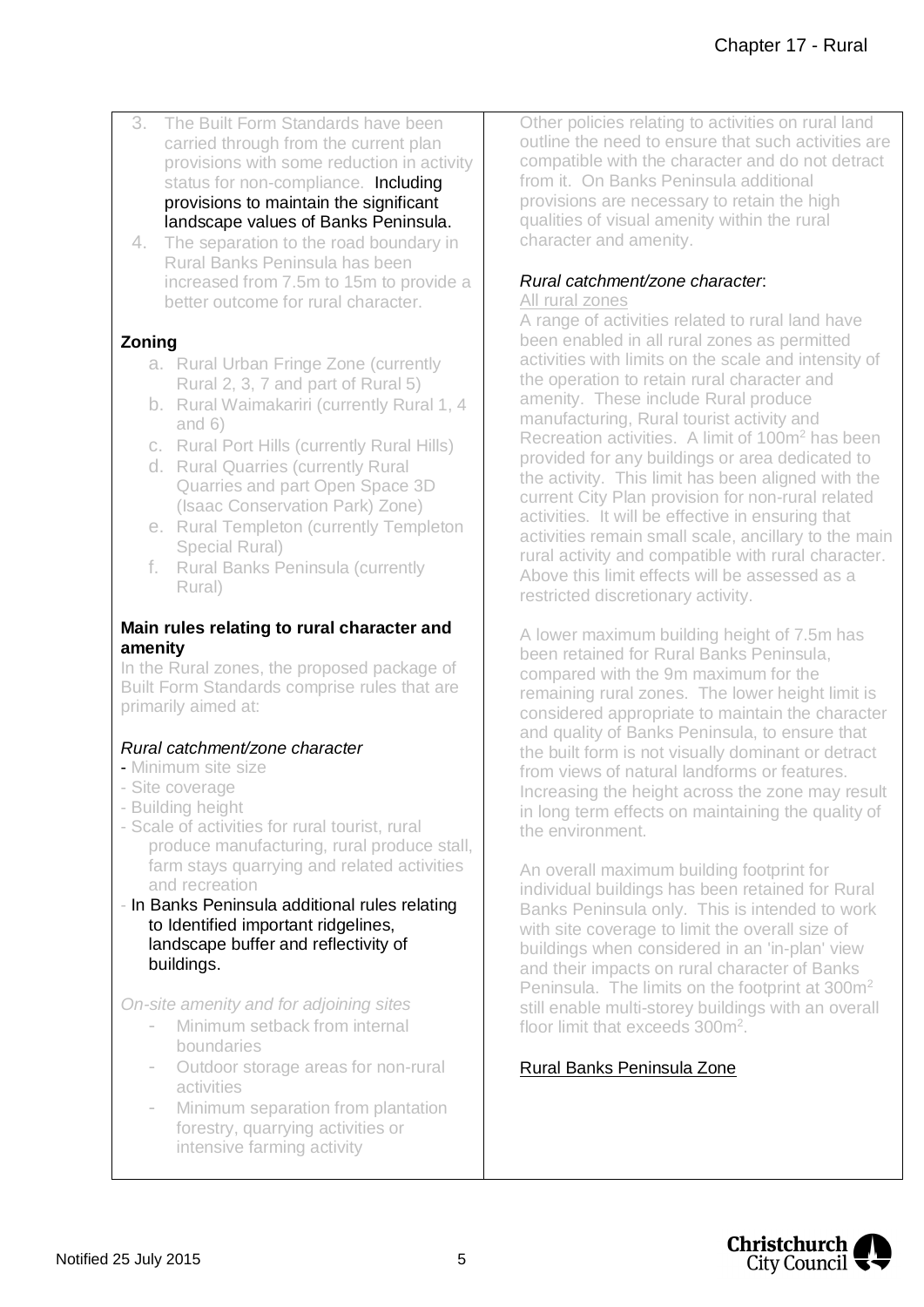| Street scene amenity and safety<br>Minimum setback from road | A series of important ridgelines have been<br>identified on the planning maps and are visually                                                                                                                                                                                                                                                                                                                                                                                                                                                                                                                                                                                                                                                                                                                                                                                                                             |
|--------------------------------------------------------------|----------------------------------------------------------------------------------------------------------------------------------------------------------------------------------------------------------------------------------------------------------------------------------------------------------------------------------------------------------------------------------------------------------------------------------------------------------------------------------------------------------------------------------------------------------------------------------------------------------------------------------------------------------------------------------------------------------------------------------------------------------------------------------------------------------------------------------------------------------------------------------------------------------------------------|
| boundaries<br>Specific standards for quarrying<br>activities | important parts of the landscape where buildings<br>can have adverse effects on their visibility and<br>sensitivity to change. The existing rule has been<br>carried over that requires separation to these<br>identified ridgelines. It is effective in managing<br>effects related to these identified ridgelines.<br>A buffer from the boundaries of outstanding<br>natural landscapes and features and Areas of<br>outstanding natural character in the coastal<br>environment has been retained to limit<br>development of buildings within the buffer area<br>which has a higher level of sensitivity to<br>development due to its proximity to the ONL. It is<br>effective in managing effects on these areas.<br>Reflectivity of buildings has been retained as part<br>of the package of rules to manage the visibility of<br>buildings within the significant landscape as it is<br>a simple and effective rule. |
|                                                              | These provisions will also achieve the objectives<br>for Chapter 9, specifically 9.2.1.2 Significant<br>features and landscapes.                                                                                                                                                                                                                                                                                                                                                                                                                                                                                                                                                                                                                                                                                                                                                                                           |
|                                                              | On-site amenity and for adjoining sites<br>All rural zones<br>The current provisions that provide for on-site<br>amenity have been carried through as they are<br>effective in managing on site amenity and<br>separation from adjoining sites or activities.                                                                                                                                                                                                                                                                                                                                                                                                                                                                                                                                                                                                                                                              |
|                                                              | The minimum separation for a residential unit<br>from the Rural Quarry Zone boundary has been<br>expanded to apply to any operating quarrying<br>activity to maintain a higher level of on-site<br>amenity and improved health and safety for<br>residents.                                                                                                                                                                                                                                                                                                                                                                                                                                                                                                                                                                                                                                                                |
|                                                              | Street scene amenity and safety:<br>Overall the current plan provisions are effective<br>in maintaining street scene amenity and safety<br>through minimum setback rules from road<br>boundaries. The setback distance is larger than<br>residential zones to maintain rural character.                                                                                                                                                                                                                                                                                                                                                                                                                                                                                                                                                                                                                                    |
|                                                              | <b>Rural Banks Peninsula</b>                                                                                                                                                                                                                                                                                                                                                                                                                                                                                                                                                                                                                                                                                                                                                                                                                                                                                               |

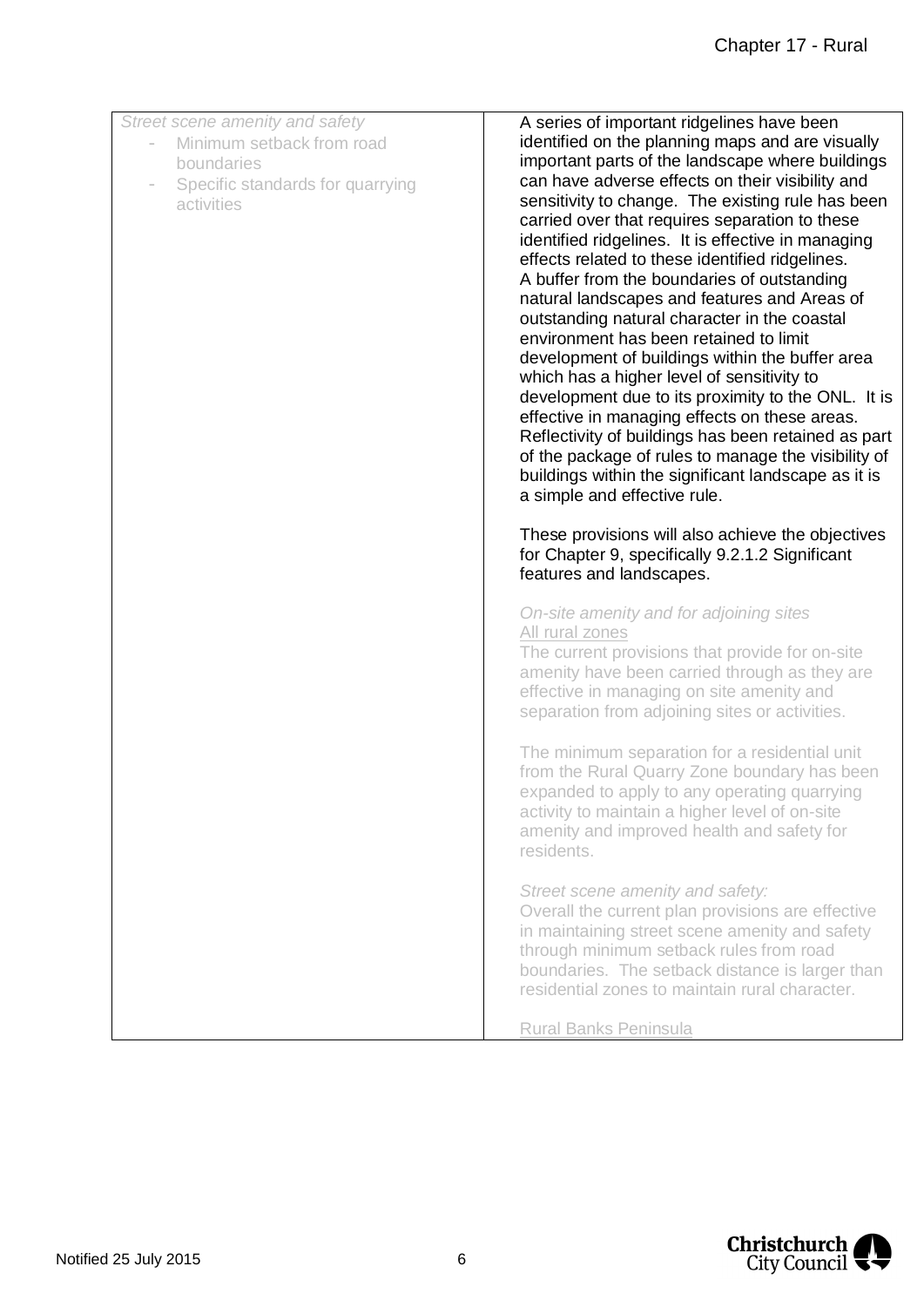In aligning the two current plans the provisions for the minimum setback from the road boundaries in Banks Peninsula are 7.5m compared with 15m for the City Plan. The additional distance that could be provided by a 15m setback would be more effective in maintaining rural character as distinct from an urban character. This would provide a greater difference between Small Settlements and Residential zones on Banks Peninsula which also apply a 7.5m setback.

## **2. Efficiency**

The combination of activities and Built Form Standards provide an efficient method to maintain rural character and amenity. Where provisions cannot be met a case by case assessment can be undertaken to determine the effects.

## **Benefits**

#### *Environmental*

- a. The Built Form standards provide for a minimum that enables activities to establish whilst retaining rural character.
- b. The additional standards for Rural Banks Peninsula will manage the built form to ensure buildings fit in with the significant landscape values identified for Banks Peninsula.

## *Economic*

- c. Retention of rural character enables tourism and recreation activities to maximise economic benefits of visitors experience the rural environment
- d. Small scale rural related activities can be undertaken without the need for resource consent where standards are met.
- e. Activities that are larger in scale or may have effects are managed through the resource consent process where conditions can be set to manage effects on a site by site basis.
- f. Retention of standards such as setbacks will provide separation to rural activities to ensure that they can continue to operate.

## *Social*

- g. Elements of rural character such as tranquillity, natural features and privacy continue to be valued by residents and the benefits it provides for social wellbeing.
- h. Protects health and safety of residents.